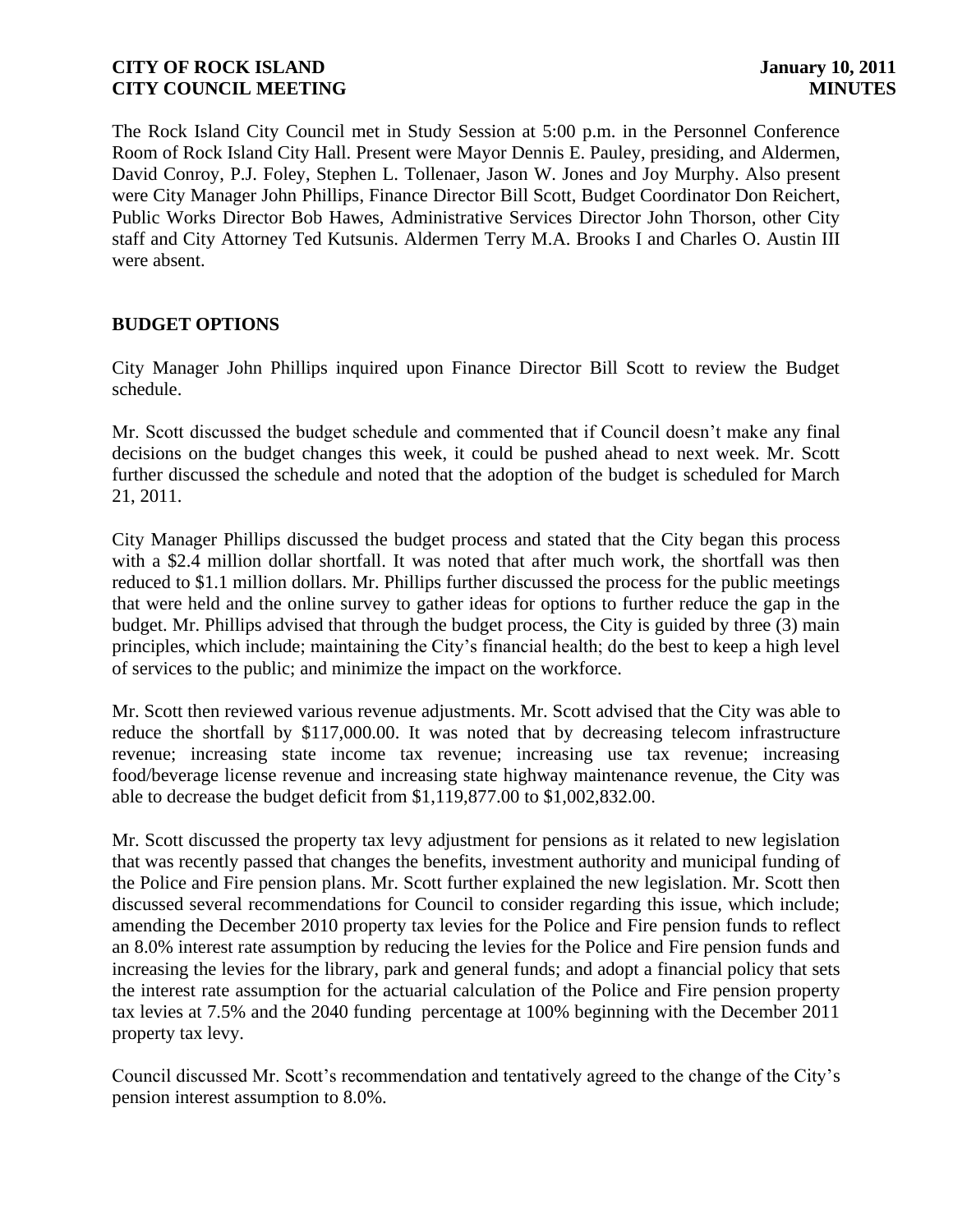Council then discussed the specific budget options for further reducing the gap in the budget. After much discussion on many of the budget options, Council tentatively agreed to decrease professional development for City Council members; increase various license fees; increase various parking fines and fees; reduce the Public Works Department fleet; and extend the service lives of most City vehicles and equipment.

After more discussion, it was determined by Council to continue discussion on the specific budget options for narrowing the shortfall in the budget until Monday, January 17, 2011 when all Council members will be present.

# **EXECUTIVE SESSION**

A motion was made by Alderman Jones and seconded by Alderman Conroy to recess to Executive Session on matters of Personnel and Litigation. The motion carried on a roll call vote. Those voting Aye being Alderman Conroy, Alderman Foley, Alderman Tollenaer, Alderman Jones and Alderwoman Murphy; those voting No, none. The meeting was recessed at 6:05 p.m.

Mayor Pauley reconvened the regular meeting at 6:30 p.m.

# **ADJOURNMENT**

A motion made by Alderwoman Murphy and seconded by Alderman Jones to adjourn the meeting carried by the following Aye and No vote. Those voting Aye being Alderman Conroy, Alderman Foley, Alderman Tollenaer, Alderman Jones and Alderwoman Murphy; those voting No, none. The meeting was adjourned at 6:31 p. m.

> \_\_\_\_\_\_\_\_\_\_\_\_\_\_\_\_\_\_\_\_\_\_\_\_\_\_\_\_\_\_ Aleisha L. Patchin, City Clerk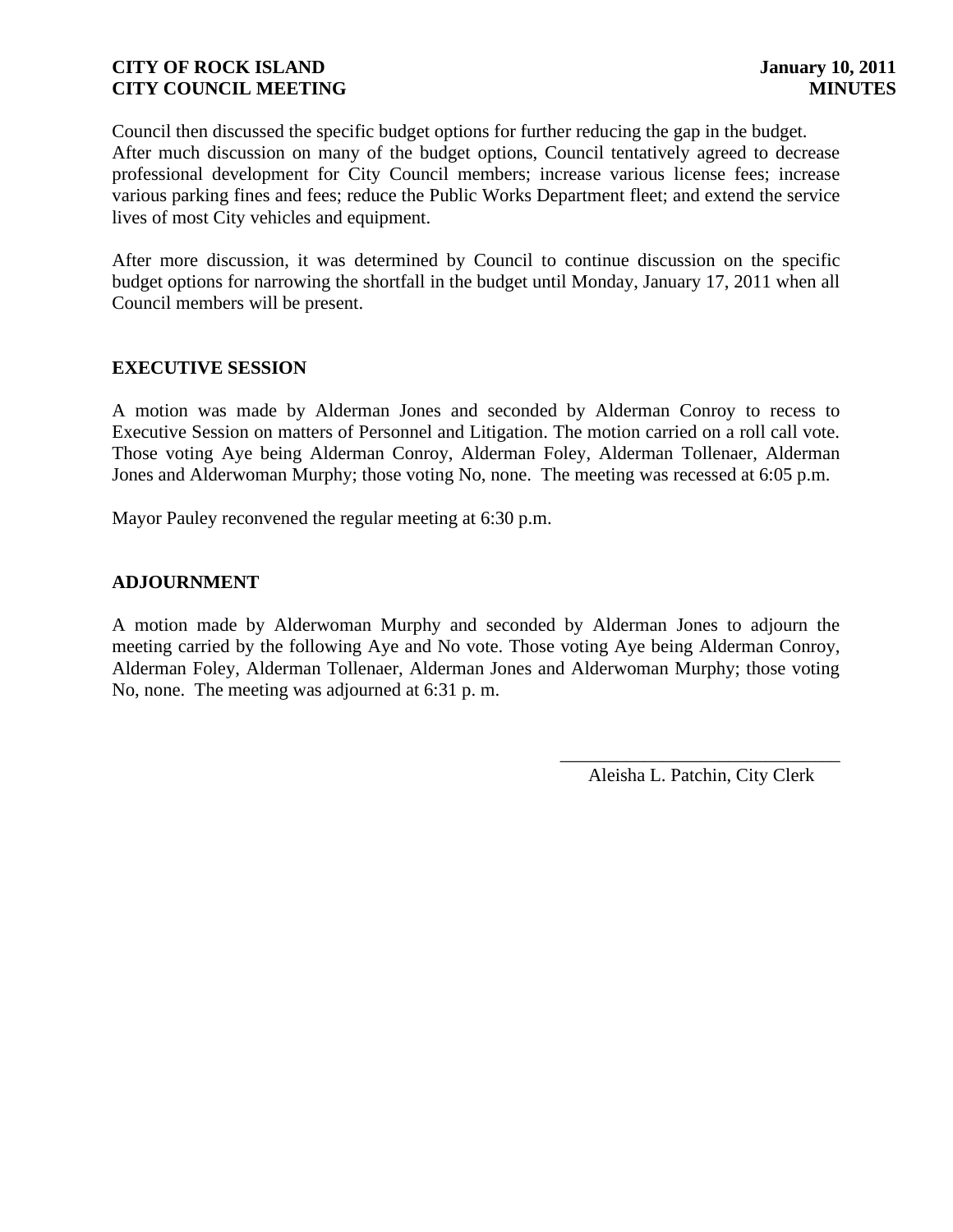Rock Island City Council met in regular session at 6:45 p.m. in Council Chambers of Rock Island City Hall. Present were Mayor Dennis E. Pauley, presiding, and Aldermen David Conroy, P. J. Foley, Stephen L. Tollenaer, Jason W. Jones and Joy Murphy. City Manager John Phillips was also present. Alderman Terry M.A. Brooks I and Charles O. Austin III were absent.

#### **Introductory Proceedings**

Mayor Pauley called the meeting to order and led in the Pledge of Allegiance to the Flag of the United States of America. Alderman Foley gave the Invocation.

#### Agenda Item #5 **Minutes of the Meeting of December 20, 2010.**

A motion was made by Alderman Jones and seconded by Alderman Foley to approve the Minutes of the Meeting of December 20, 2010 as printed. The motion carried by the following Aye and No vote; those voting Aye being Alderman Conroy, Alderman Foley, Alderman Tollenaer, Alderman Jones and Alderwoman Murphy; those voting No, none.

## Agenda Item #6 **State of the City Address by Mayor Dennis E. Pauley.**

Mayor Pauley gave the State of the City Address; the contents of which follow:

# **State of the City Address - January, 2011**

I want to thank the members of the City Council for their time and dedication towards making the tough decisions needed to help Rock Island grow and prosper and a hard working city staff led by City Manager John Phillips. Combine the efforts of a hard working staff with dedicated City Council members and you have a team that works to continuously improve Rock Island. Recently, John announced he plans to retire in October after 24 years as Rock Island's city manager and with a total of 30 years in the business. A national search process will begin in the first quarter 2011, but John is the best city manager anywhere and he will be a tough act to follow. With the retirement of our police chief and the fire chief in 2010, the city manager appointed two well experienced individuals to serve. Chief Scott Harris began his duties in May 2010 as police chief and Chief Jim Fobert began serving as fire chief in November 2010.

As I am sure you all know, we started our last fiscal year planning with over a \$2 million deficit. The department heads were able to cut the deficit by \$1 million, but the City Council had to make some difficult decisions to balance the budget. At that time, the library eliminated the purchase of supplies and additional books, the parks department put off repair and maintenance of some of their facilities and public works put off the replacement of the vehicles and left positions vacant. All city departments did whatever possible to reduce their budgets.

We are now in the process of the planning of another challenging fiscal year. This year, we held a series of public meetings to get ideas from the citizens on the budget. For the first time, we offered people a chance to register their opinions on the specific budget balancing options by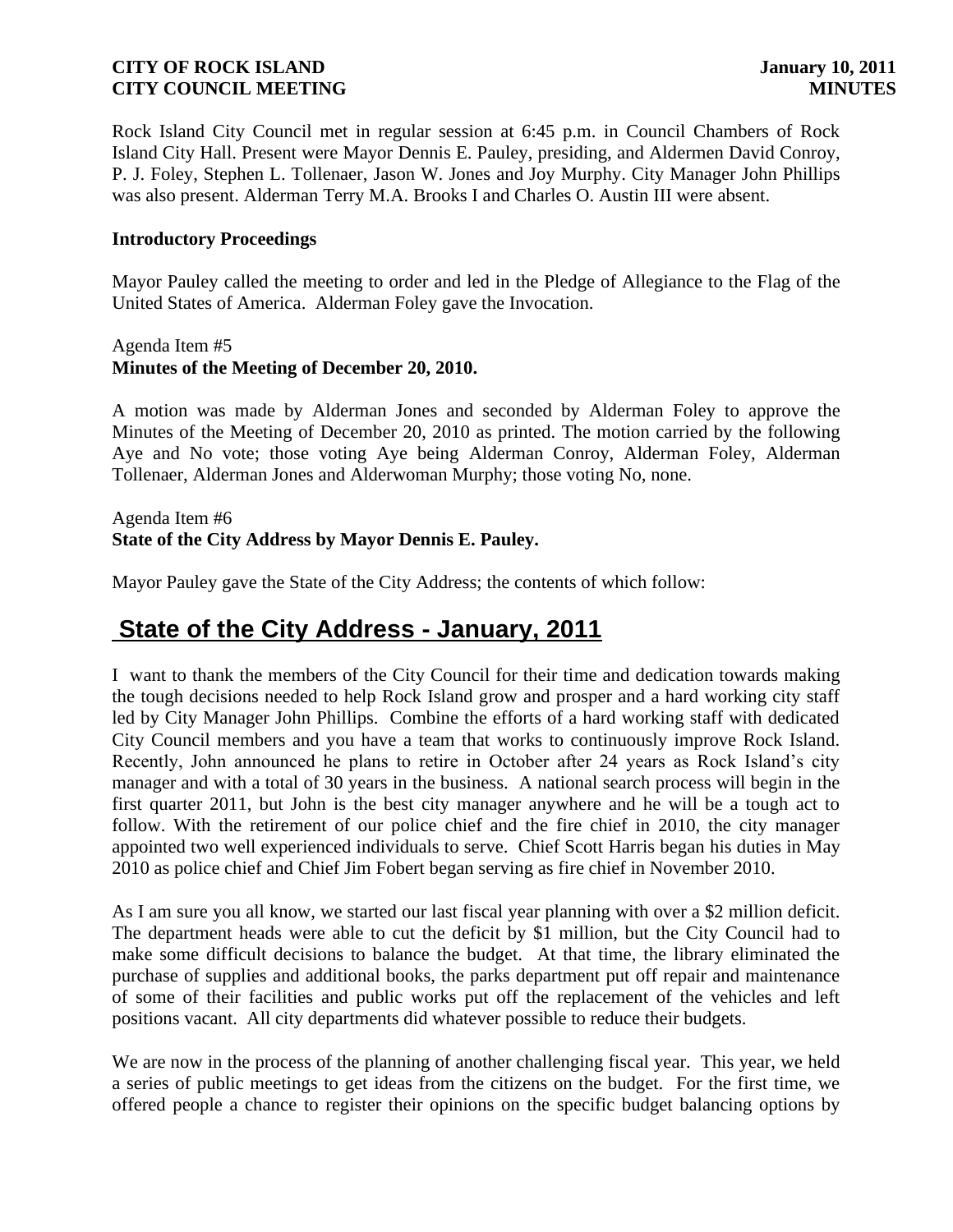attending a meeting or completing an on-line survey on the City's budget. We are carefully analyzing this information as we prepare the budget for the upcoming fiscal year. We continue to fully fund our pension obligations, maintain reserves in city funds and pay obligations on time. The City sold bonds on October 18<sup>th</sup>, 2010 to finance water, sewer and street projects. It also included refinancing of outstanding debt to save interest expense due to lower interest rates. The City reaffirmed its solid credit rating with Moody's Investor Services at AA2.

Even with the necessary budget cuts, we were able to make a lot of good projects happen. We celebrated the grand opening of Schwiebert Riverfront Park - and I do mean grand - the weather on July  $3<sup>rd</sup>$  was outstanding and the dedication of the park and remarks by Mark Schwiebert were perfect. The audience listened to the music by the United States Navy band and enjoyed the Red, White and Boom fireworks on the riverfront. After a great fireworks display, people stayed and enjoyed the evening. The park was financed with Tax Increment Financing funds generated by property owners in the downtown area. This new facility has received very positive reactions from visitors and has been nominated for and received a number of awards. Most importantly, it has become a desired recreation destination by people in the Quad Cities, a point of pride for residents of Rock Island and has boosted business in our downtown.

During the summer we had the ground breaking for the \$3.6 million expansion of the Martin Luther King Jr. Center. This project used a combination of federal, state and local dollars and over \$1 million was raised from private donations to fund the expansion. Look for the grand opening in the spring of 2011. We also had the grand opening of the renovated hydropower plant during the summer of 2010. The updated plant provides about one third of the power needed for all of the City of Rock Island owned facilities.

This fall we had the ribbon cutting ceremony for the expansion of Rock Island Fitness and Activity Center. The Parks Department saved \$1 million and sold bonds for the additional \$2.5 million. These bonds are to be paid back by offering additional programs and fees at RIFAC.

In 2010, the city was able to spend approximately \$7.7 million on street and road repairs, substantially more than past years. An \$875,000 grant from a federal program funded the resurfacing of  $30<sup>th</sup>$  Street from  $31<sup>st</sup>$  Avenue to Black Hawk Road. A state grant of \$877,000 funded the resurfacing of Turkey Hollow Road and \$235,000 remained to resurface the bridge in 2011. The remaining repairs and upgrades were funded through gaming dollars. Projects included  $14<sup>th</sup>$  Street from  $35<sup>th</sup>$  Avenue to  $42<sup>nd</sup>$  Avenue,  $40<sup>th</sup>$  Avenue from  $14<sup>th</sup>$  Street to Hawthorne, the 38<sup>th</sup> Street Patching project, 14<sup>th</sup> Street south of Black Hawk Road and many more.

The Safer Community Task Force was created in 2010 and met for several months before preparing a report of their recommendations. One such recommendation was the increased use of technology by the police department. Chief Harris reported that cars have now been equipped with video cameras, we have added a new finger print identification machine with state of the art technology and we are working with Moline to obtain a firearms training simulation machine.

Earlier this morning, I received an update on crime statistics.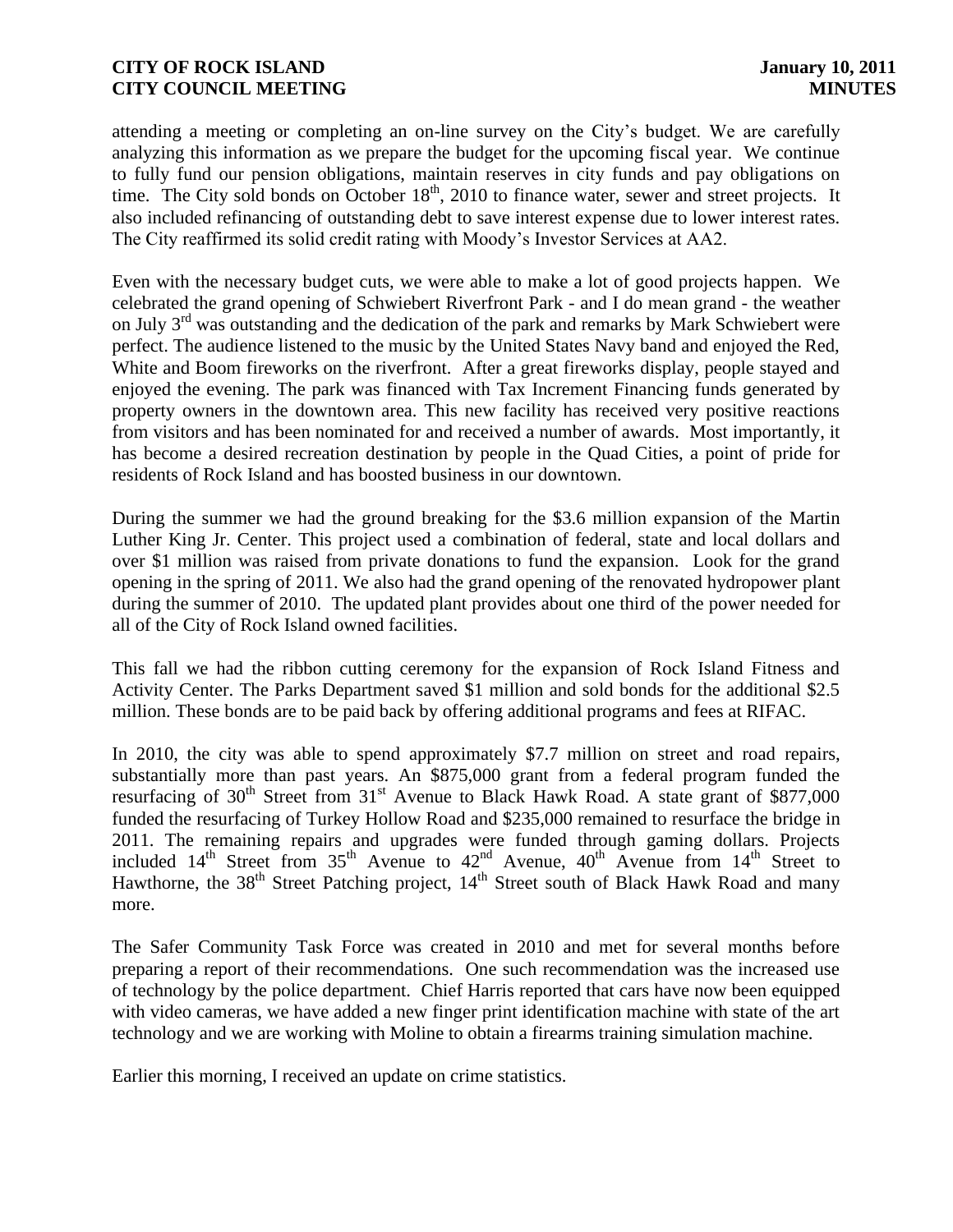Part I Crime: Comparing 2010 to 2009

- There was an overall decrease of 23%
- Part I Crimes are at the lowest level since 2001
- 2010 was the third consecutive year where we have seen a decrease in Part I Crime

Part I Violent Crime: Comparing 2010 to 2009

- There was an overall decrease of 18%
- 2010 was the third consecutive year in which we have seen a decrease in Part I Violent Crime

As indicated in the mid year 2010 crime statistics, reported crime continues to decrease which is attributable to many variables to include the support of the Mayor & City Council, the support of the Safer Community Task Force, and our continued partnership with grass roots organizations like the Community Caring Conference, churches, and block club organizations.

We continue to partner with other criminal justice agencies including the State's Attorney's Office, The United States' Attorney's Office, QCFGTF, ATF, and MEG in pursuing violent and often times drug related crime. To that end, we continue to dedicate manpower towards drug investigations and in aggressively pursuing State Forfeiture efforts. And finally, the employee's of the Rock Island Police Department continue to diligently work towards addressing violent crime and utilizing every tool at our disposal.

Jerry Jones, Executive Director of the Martin Luther King Center is working on additional steps we can take when working with our youth per the recommendations of the Task Force. Stricter enforcement of the codes for rental property owners who are chronic offenders was also a recommendation. Another item recommended by the Task Force was to amend the closing times for bars to increase safety in The District and I have put together a proposal on the closing hours that will be presented to the council in the first quarter for their review and action. Once these items are implemented, we will ask the task force to reconvene to review the actions to determine if we are headed in the right direction.

An Economic Development Strategic Plan was adopted by the city. The City of Rock Island has been a friend to business in the past, but this strategy calls for a more focused effort on helping small businesses grow in Rock Island and also will look at how we can take advantage of the proximity of the Rock Island Arsenal to help businesses in our city to work for the arsenal. The City of Rock Island also has some great partners. Renaissance Rock Island, headed by Brian Hollenback and his team, partnered with Greg Champagne and his staff on numerous projects. I will be talking about a lot of the projects through this presentation. I wanted to bring special attention to the Neighborhood Stabilization Program Grants 1 & 2. This program brings \$14.9 million into Rock Island to increase demolition of some of the worst housing, rehabilitation of abandoned properties, and allow new housing to be constructed. The programs will touch 140 housing units at a minimum including the redevelopment of the former Illinois Oil property, Jackson Square, into 30 housing units and future retail.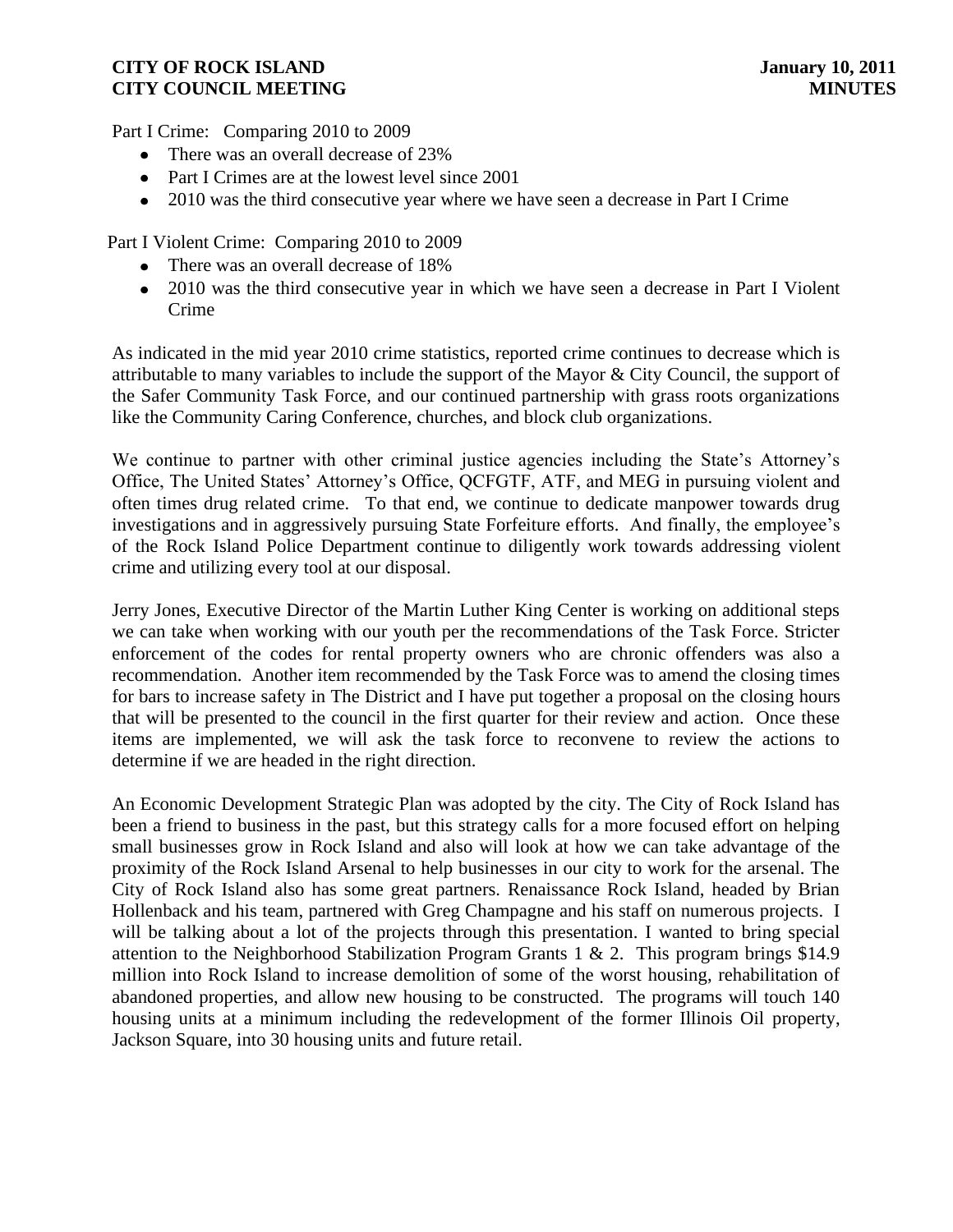Just prior to this meeting, I had the privilege of presenting Mr. Stanley Goldman with the Mayor's Civic Service Award and a proclamation naming today as Stanley Goldman day in Rock Island. Mr. Goldman is truly a Rock Solid Rock Islander.

The downtown or "The District" has been an area where we have seen continued investment and new business:

- A. Spirit Partners/Mandus Group. At full development, this will entail \$3.5 million investment and 60 new jobs.
- B. Jackson Square. This adaptive reuse of the Illinois Oil property will create 30 new housing units and involves an \$8.5 million investment.
- C. Comedy Sportz. The city assisted this 20 year old comedy club business in relocating into the vacant Rocket Theatre. This new venue, now called "The Establishment Theatre," will support Comedy Sportz and other performing arts groups.
- D. Longley Systems, Inc. This 50 year old Quad City business moved to downtown Rock Island in the Argus Building.
- E. Realm Wellness Spa Opened a new business at 1629  $2<sup>nd</sup>$  Avenue.
- F. Great River Productions announced plans to produce a digital film in Rock Island called "Troll". A lease has been signed for space in the Argus Building and hiring is underway on this "digital movie factory".
- G. Other projects in the downtown area:
	- 1. El Patron Mexican Restaurant
	- 2. D'Alessandro's Italian Restaurant
	- 3. Light House Home Care
	- 4. Kevin Walker Photography
	- 5. Dyce's Sport's Bar and Grill
	- 6. Keller Williams Real Estate
	- 7. Jarvis Construction
	- 8. Renaissance Construction
	- 9. Speakeasy
	- 10. Three new residential units in upper floor of  $1706 3<sup>rd</sup>$  Avenue
- H. There are also plans for a Train Festival 2011 at Schwiebert Riverfront Park for July  $21<sup>st</sup>$ through July  $24^{\text{th}}$ . This will be a huge national train event that will attract people from throughout the country.

Work has progressed on the design of a \$45 million expansion of the City's Mill Street Waste Water Treatment Plant. This project is being required by the USEPA. Construction will start in 2011. We hope to receive a low interest loan with some principal forgiveness to pay far this large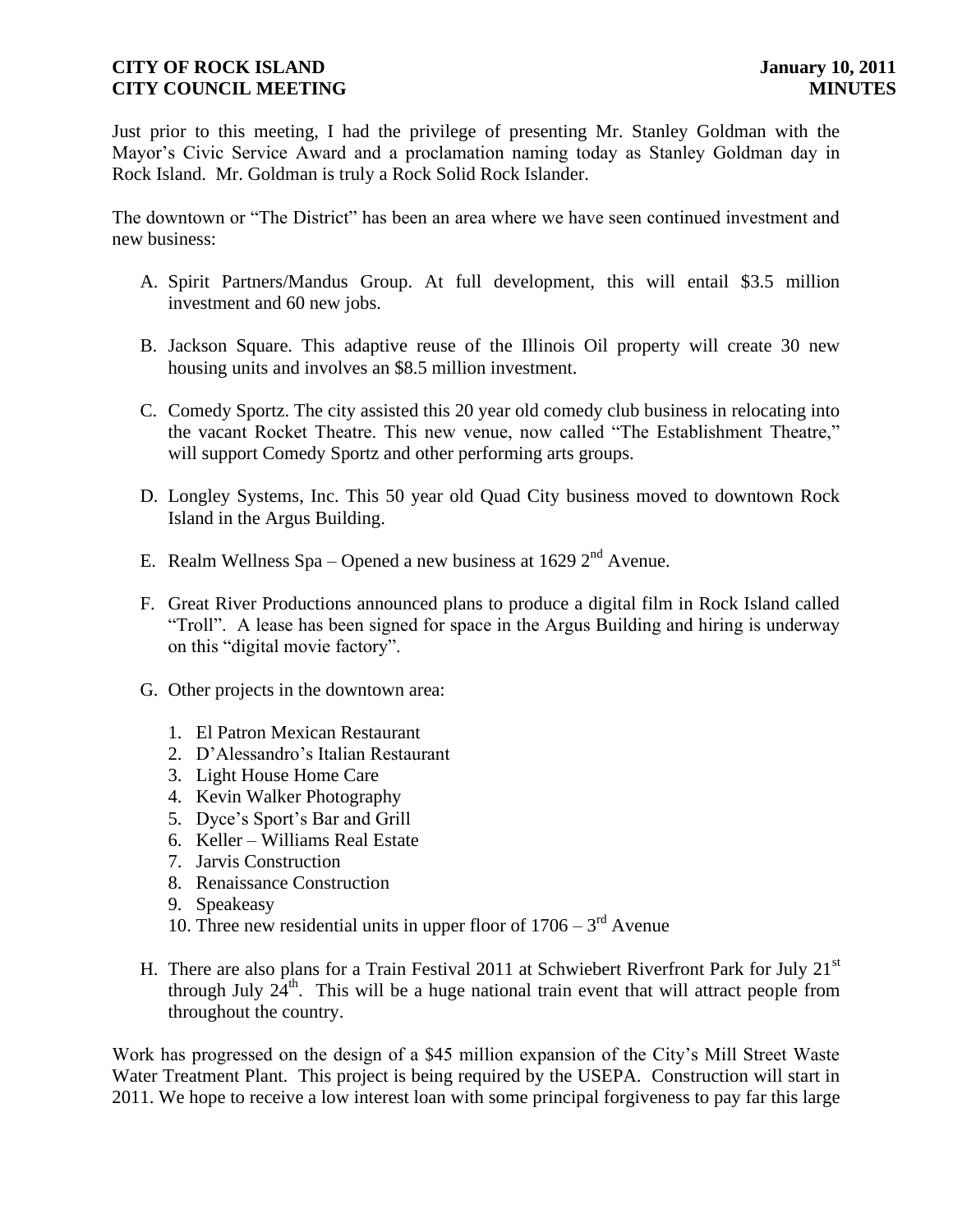project. Although the economy remains "soft", we have experienced considerable investment in a number of projects in Rock Island during the past year.

- A. Rock Island Lubricants Expansion 15,000 square foot addition a \$500,000 project.
- B. Watchtower Plaza Façade. City assisted with façade program for painting of the exterior, parking lot improvements and repair of tenant spaces.
- C. City Limits Saloon and Grill expansion. City supported with the CIRLF loan for the facade and landscape to accommodate this investment.
- D. Cascade Gardens is a \$12 million special needs housing project at  $9<sup>th</sup>$  Street and 30<sup>th</sup> Avenue by the Rock Island Housing Authority that will provide 70 units of housing.
- E. Rock Island Auction purchased the former Coca Cola Distribution Facility in the business park in Southwest Rock Island and has invested \$3 million in renovations.
- F. Beaver Landing. Construction started on a 90 unit condo project at  $30<sup>th</sup>$  Street and Blackhawk Road. One four unit building has been completed.
- G. Rock Valley Plaza. The city assisted in the upgrade to the exterior of this center on Blackhawk Road. The total project cost was \$187,000. (City investment was \$30,000)
- H. The city has been successful in obtaining state and federal grants to clean up properties that have environmental contamination. During the past year, the city participated in the cleanup of the 9<sup>th</sup> Street trailer park property, the property at  $24<sup>th</sup>$  Street and  $4<sup>th</sup>$  Avenue, the Quad City Industrial Center, Jackson Square, and the Quad City Botanical Center Children's Garden site.
- I. The city is very pleased to see continued investment by Augustana College in their beautiful campus. This year they started a \$13 million renovation of Old Main.
- J. Funding is in place and design is underway for the new \$35 million mass transit facility at 46<sup>th</sup> Street in Columbia Park. Utilities have been relocated and construction will begin in 2011.
- K. Aldi. Aldi has plans to move into the larger facilities across  $38<sup>th</sup>$  Street in the former ACE Hardware property. Renovations will soon begin and they are planning to complete their project by May, 2011.

 Casino area development is another important priority for the city. We are very pleased with the 100,000 visitors per month and the \$5.5 million in gaming revenue per year the casino is generating. It has helped us finance and expand street construction and our street maintenance program. We are continuing to study the possibility of gaining access to the northeast quadrant of the IL92 and I-280 interchange to open this property up for new development and we hope to gain approvals to make the changes to this interchange that will be necessary this year.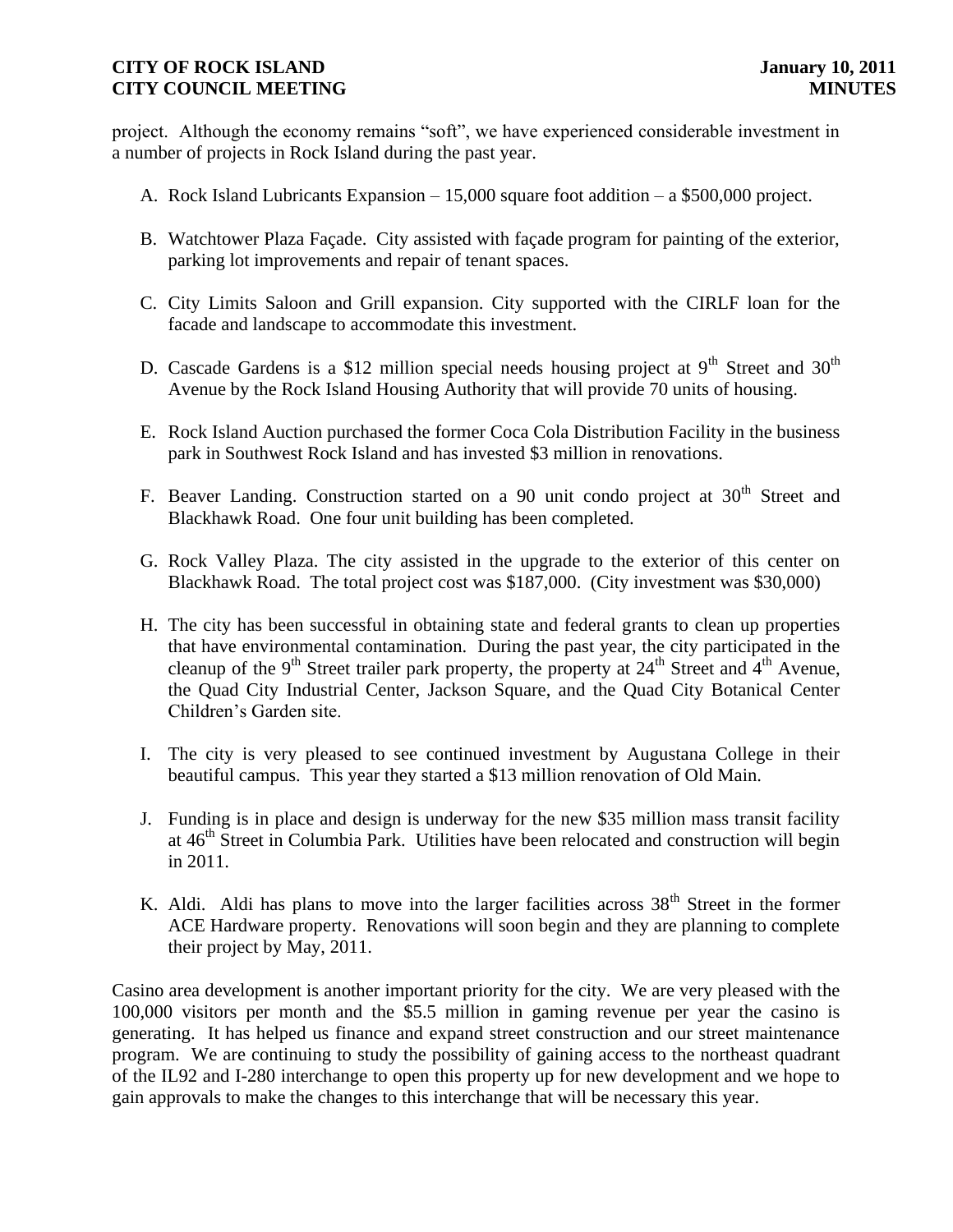We also recognize that our current police facility does not meet the needs of our department. The City Council agreed to have the staff do some preliminary planning for a new facility. This project will not be done quickly and we will need to develop a plan to finance the project, but we want to start the process with the goal of building a facility that will meet the current and future needs of the police department.

In education this year, improvements were completed on the elementary schools and we had the grand opening of the Rock Island Center for Math and Science on the former Villa de Chantel site.

Unfortunately, not all news is good news. Earlier this year we were informed about the closing of the Norcross boot manufacturing facility. We met with two of the company's corporate representatives and asked what we could do to change their minds. We were informed they had excess capacity at their plant in China and production would be moved to that facility.

Rock Island continues to support Quad City wide initiatives to help our entire region. We continue to be part of the Rock Island Arsenal Development Group. We serve on the Board of Quad Cities First Initiative and work closely with the United Chamber on business connection visits with Rock Island businesses.

We are proud of our city and we think that the civilians and uniformed personnel from the First Army that will be coming from their current home in Georgia will find Rock Island a great place to live. We have implemented a number of actions to showcase our city, including a special internet web page, print ads and website banner ads, brochures, and even a special video that will be provided to visitors looking at Rock Island as a place to live.

Rock Island is home to numerous organizations that have grown and prospered over the years. In Rock Island, we first had St. Anthony's Hospital, then Franciscan Medical Center, which later became Trinity Medical Center. Trinity traces its history back to the late 19<sup>th</sup> century and has grown to have three campuses here in the Quad Cities with their headquarters located in Rock Island. Augustana College moved to Rock Island in 1875 and over the years they have continued to grow and provide a high quality of education to their enrollment of 2,500 students and have developed great partnerships with the elementary schools in Rock Island. KJWW Engineering was founded in 1961 and has grown to over 450 employees; Modern Woodmen moved their corporate offices to Rock Island in 1897 and in 2009 they surpassed \$9 billion in assets; Arthur J. Hass bought his first piece of equipment in 1925 and 85 years later, Valley Construction is still family owned and continues to grow. These are just a few examples of the fine companies that call Rock Island home and hold our community to be a great place to live, work and play.

While these are challenging times, Rock Island is no stranger to a challenge. Our city and our employers are well prepared to succeed beyond the Great Recession. As I noted, during these difficult times we have made major investments in important city facilities that will serve citizens for many years. We have witnessed and facilitated investments by employers that have added jobs and will supplement our tax base.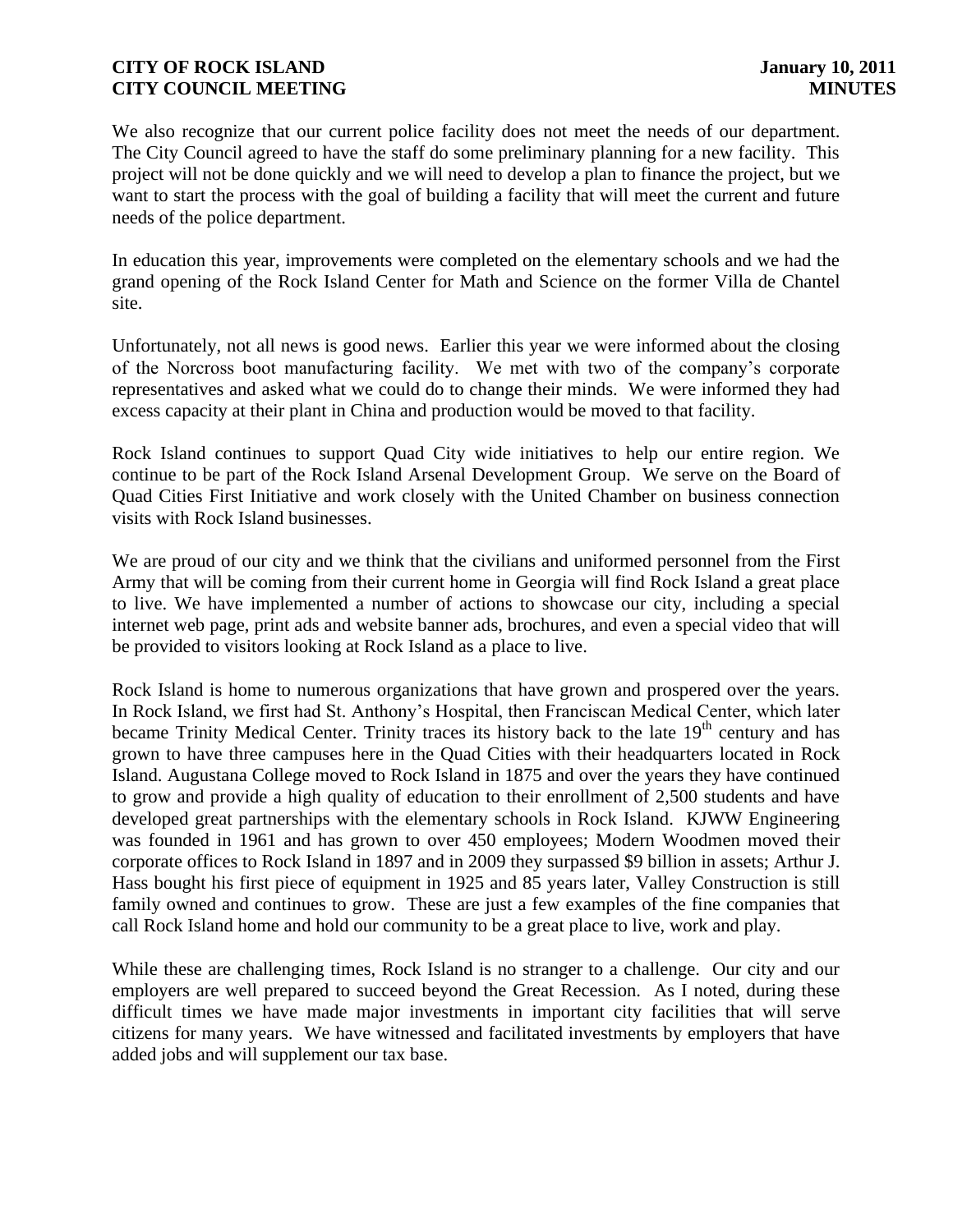For all of these reasons, I remain encouraged as Rock Island's Mayor and expect our future to be bright.

Thank you,

Dennis E. Pauley Mayor City of Rock Island

January, 2011

Agenda Item #7

# **Presentation of the Midwest Construction's Best of 2010 Construction and Design Award for Schwiebert Riverfront Park to the City of Rock Island.**

Mayor Pauley inquired upon Planning and Redevelopment Administrator Alan Carmen to present the award.

Mr. Carmen stated that Schwiebert Riverfront Park was nominated for several different awards over the last six (6) months, and this award in which the City is the recipient of is from the Midwest Construction Group of McGraw Hill Publications. Mr. Carmen advised that Schwiebert Riverfront Park was nominated by Stanley Consultants with the support of the design team Schreiber/Anderson Associates, Gere/Dismer Architects, KJWW Engineering, the staff of the City of Rock Island and the construction managers Valley/Williams Construction. Mr. Carmen advised that the City was the recipient of the 2010 award for the project of the year in the government public building category. Mr. Carmen advised that this award not only recognizes the public/private partnership of the project, but also the unique design as well as recognizing the need for flood protection. Mr. Carmen added that this award will be displayed in the trophy case in the lobby on the first floor of City Hall.

Agenda Item #8

## **Presentation of the 2010 Commercial Beautification and Holiday Lights Awards.**

Beautification Commission member Bob Towler and Mayor Pauley presented the 2010 Commercial Beautification Awards. The Rotary Trophy winner was presented to Quad City Prosthetics located at 4730 44<sup>th</sup> Street. The Mayor's Award was presented to Lundgren Family Chiropractic located at 2965 13<sup>th</sup> Avenue. The Beautification Commission Award was presented to St. James Lutheran Church located at 3145 31<sup>st</sup> Avenue, and the City Council Award was presented to Steve's Old Time Tap located at  $223 \frac{17}{\text{th}}$  Street. In addition, 8 businesses were awarded with Honorable Mention Certificates.

Beautification Commission member Bob Towler and Mayor Pauley then presented the 35<sup>th</sup> annual Holiday Lighting Awards to three (3) residential and three (3) commercial winners. The first place residential winner was Mark and Debby Russell of 1443 42<sup>nd</sup> Street. The second place award winner was Darrell and Nancy Bush of  $2411\,38^{th}$  Street, and the third place award winner was Kenneth and Dorine Boyer of 1312 25<sup>th</sup> Street. Commercial winners were Modern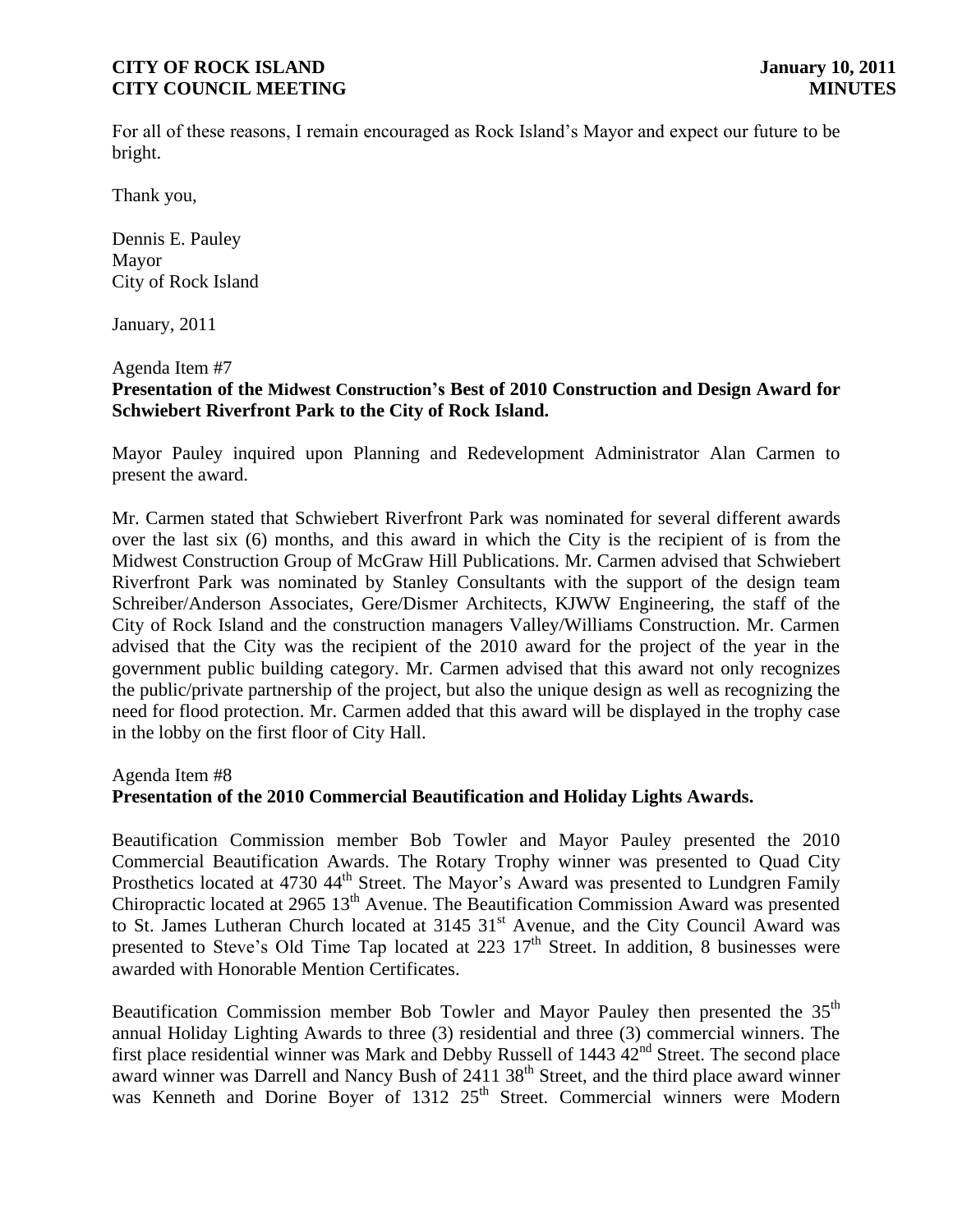Woodmen of America located at 1701 1<sup>st</sup> Avenue, which won first place. The second place winner was Cool Beanz Coffeehouse located at  $1325 \times 30^{th}$  Street, and the third place winner was Jackson's Antiques located at 1310 30<sup>th</sup> Street.

## Agenda Item #9 **Proclamation declaring Monday, January 10, 2011 as Alleman Football Day.**

Mayor Pauley read the Proclamation declaring Monday, January 10, 2011 as Alleman Football Day. Members of the Alleman Football Team accepted the Proclamation.

## Agenda Item #10 **Proclamation declaring January 17, 2011 as Martin Luther King Jr. Day.**

Mayor Pauley read the Proclamation declaring January 17, 2011 as Martin Luther King Jr. Day.

Martin Luther King Center Director Jerry Jones stepped forward and accepted the Proclamation. Mr. Jones stated that he wanted to invite everyone to the  $28<sup>th</sup>$  annual memorial service of Reverend Martin Luther King Jr., which will be held at 10:30 a.m. on Monday, January 17, 2011 at Second Baptist Church across the street from the Martin Luther King Center. Mr. Jones offered that the "I Have A Dream" award will be presented on that day, which recognizes a Rock Island citizen who has given exemplary service to Rock Island and the Quad City community. In addition, Mr. Jones stated that an award will be given to a young individual for similar reasons. Mr. Jones advised that the keynote speaker will be Tia Rice.

## Agenda Item #11 **Proclamation declaring January 2011 as National Mentoring Month.**

Mayor Pauley read the Proclamation declaring January 2011 as National Mentoring Month. Several members from Big Brothers/ Big Sisters accepted the Proclamation.

Agenda Item #12

# **Public Hearing on a request from William C. Jetter Jr. for a Special Use Permit to operate a used car lot with a parts locator service at 200 - 24th Avenue.**

Mayor Pauley closed the regular meeting at 7:24 p.m. and opened a Public Hearing on a request William C. Jetter Jr. for a Special Use Permit to operate a used car lot with a parts locator service at  $200 24$ <sup>th</sup> Avenue.

Ms. Kathryn Plein (representing Mr. Jetter) of 836 11<sup>th</sup> Avenue A Ct. in Silvis stepped forward. Mayor Pauley swore in Ms. Plein.

Ms. Plein stated that Mr. Jetter owns the old E & J Scrap Metal property and wishes to operate a used car lot with a parts locator service at  $200\ 24<sup>th</sup>$  Avenue. Ms. Plein advised that the vehicles would be contained inside the fence and the old office building will be used as the office. Ms. Plein noted that Mr. Jetter will locate any parts that are needed by the customer and have them shipped in for delivery.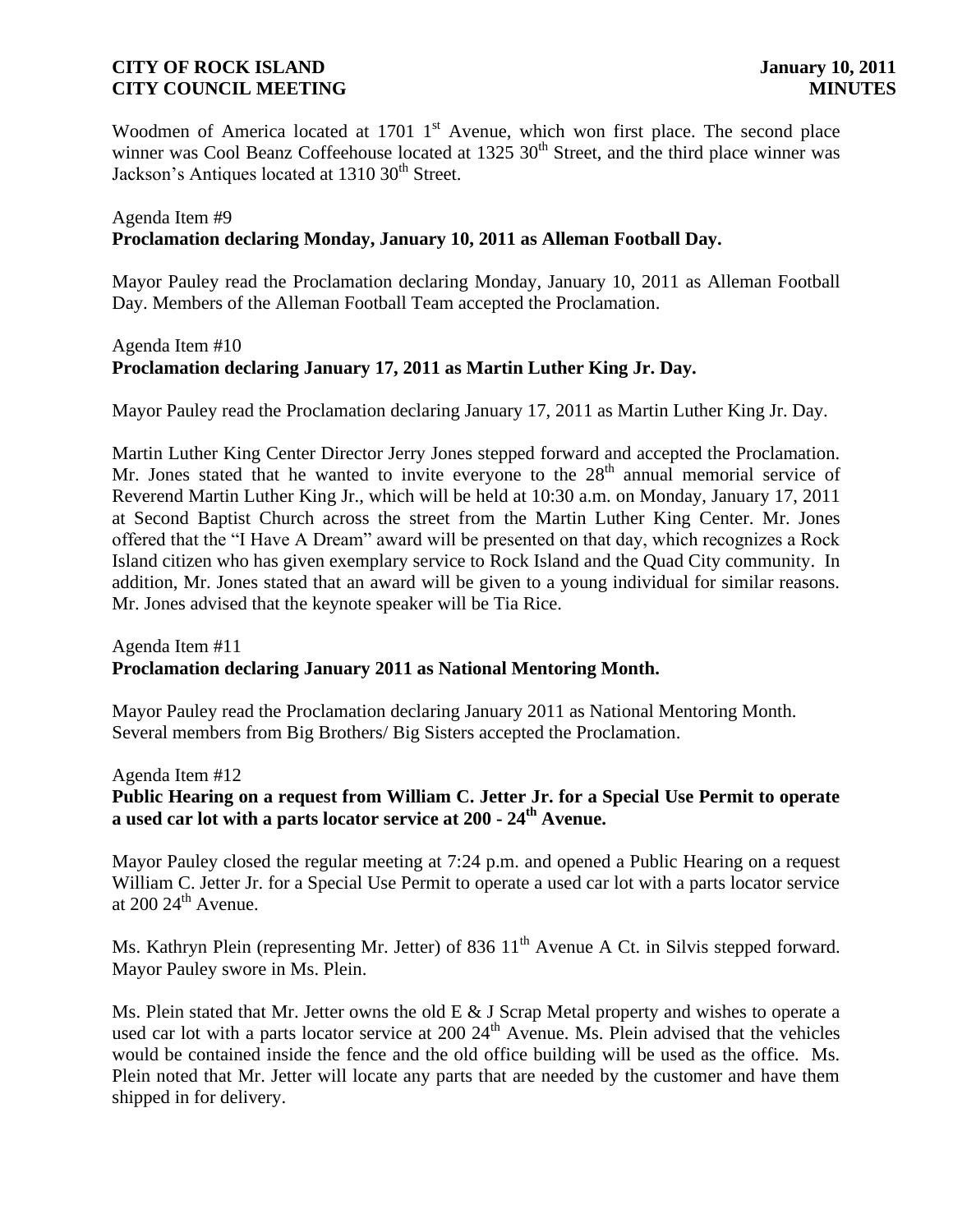Alderman Conroy inquired as to why a Special Use Permit is needed. Ms. Plein explained that it is due to the area being an industrial zoning district.

Mayor Pauley inquired as to whether there was anyone who wished to speak in favor of the Special Use Permit application. No one stepped forward.

Mayor Pauley then inquired as to whether there was anyone who wished to speak in opposition to the Special Use Permit application. No one stepped forward.

With no one present to speak in favor of or in opposition to the Special Use Permit application, Mayor Pauley closed the Public Hearing and reconvened the regular meeting at 7:27 p.m.

It was moved by Alderman Conroy, seconded by Alderman Foley to approve the Special Use Permit as recommended, subject to the stipulations of up to six employees be allowed; a minimum of 14 off street parking spaces be provided; hours of operation shall be 8:00 a.m. to 4:30 p.m., Monday through Friday; no vehicle parts shall be stored outside; and that the use shall meet all other applicable codes and ordinances and refer to the City Attorney for an ordinance. The motion carried by the following Aye and No vote: those voting Aye being Alderman Conroy, Alderman Foley, Alderman Tollenaer, Alderman Jones and Alderwoman Murphy; those voting No, none.

Agenda Item #13 **CLAIMS**

It was moved by Alderman Conroy, seconded by Alderman Foley to accept the following reports and authorize payment as recommended. The motion carried by the following Aye and No vote: those voting Aye being Alderman Conroy, Alderman Foley, Alderman Tollenaer, Alderman Jones and Alderwoman Murphy; those voting No, none.

- a. Report from the Administrative Services Department regarding 3rd and final payment in the amount of \$4,890.00 to the City of Davenport for the Interoperability Grant Match.
- b. Report from the Administrative Services Department regarding payment in the amount of \$9001.64 to DLT Solutions, Inc. for the AutoDesk Annual Subscription Maintenance.
- c. Report from the Administrative Services Department regarding payment in the amount of \$6,658.58 to Konecky, Kutsunis and Weng for legal services rendered during December, 2010.
- d. Report from the Public Works Department regarding payment in the amount of \$3,271.92 to Itron, Inc. for the annual software maintenance agreement on the water meter services handheld computer. (372)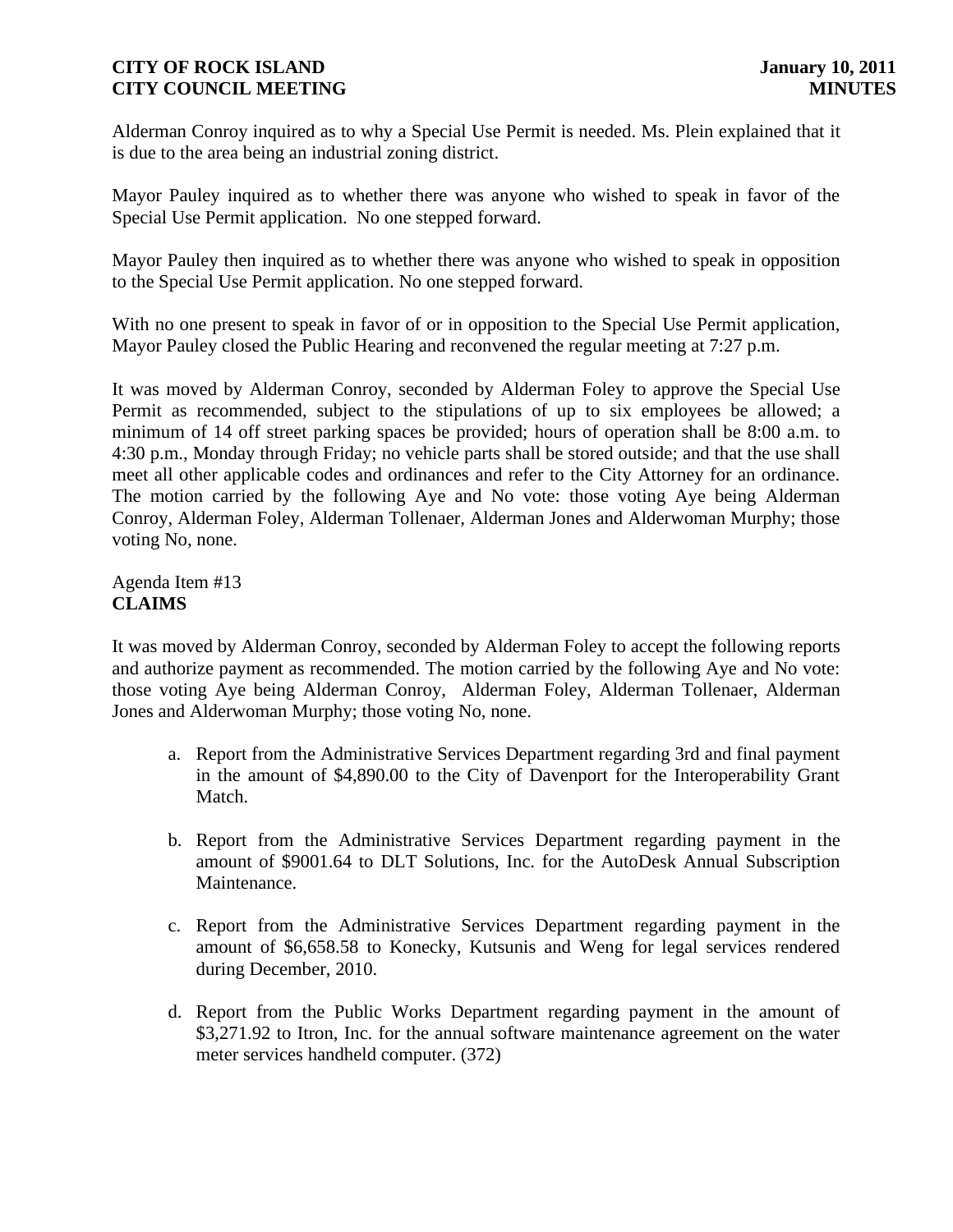- e. Report from the Public Works Department regarding payment in the amount of \$6,158.23 to Illinois Environmental Protection Agency for services at the JL Watts Company site – April, 2010 through September, 2010. (375)
- f. Report from the Public Works Department regarding payment #2 and final in the amount of \$3,424.95 to Tri-City Blacktop for the 2010 Asphalt Street Milling and Patching Program, Project #2434. (001)
- g. Report from the Public Works Department regarding payment #4 in the amount of \$14,968.03 to Centennial Contractors of the Quad Cities, Inc. for the 2010 50/50 Sidewalk and Curb and Tree Program, Project #2142. (004)
- h. Report from the Public Works Department regarding payments #2 and final in the amount of  $$7,361.01$  to Langman Construction for the  $20<sup>th</sup>$  Street Sidewalk Installation, East Side, Project #2480. (005)
- i. Report from the Public Works Department regarding payment #19 in the amount of \$27,925.23 to Williams / Valley Construction Management for services provided on Schwiebert Riverfront Park, Project #2511, during November, 2010. (006)
- j. Report from the Public Works Department regarding payment in the amount of \$4,668.00 to the Treasurer, State of Illinois for the City's share of the IL 92 Resurfacing, Project #2656. (007)
- k. Report from the Public Works Department regarding payment in the amount of \$2,909.49 to Langman Construction for the Sanitary Lateral Repair Program, project #2564 at  $2607 - 31$ <sup>st</sup> Street Court. (008)
- l. Report from the Administrative Services Department regarding payment in the amount of \$16,987.33 to Califf and Harper, P.C. for the legal services rendered for the month on November, 2010.
- m. Report from the Administrative Services Department regarding payment in the amount of \$3,549.50 to Midland Paper for the purchase of copier paper.

## Agenda Item #14

Claims for the weeks of December  $17<sup>th</sup>$  through December  $23<sup>rd</sup>$  in the amount of **\$1,657,133.01; December 24th through December 30th in the amount of \$662,669.19; and December 31st through January 6th in the amount of \$970,243.07.**

Alderman Conroy moved and Alderman Foley seconded to allow the claims. The motion carried by the following Aye and No vote: those voting Aye being Alderman Conroy, Alderman Foley, Alderman Tollenaer, Alderman Jones and Alderwoman Murphy; those voting No, none.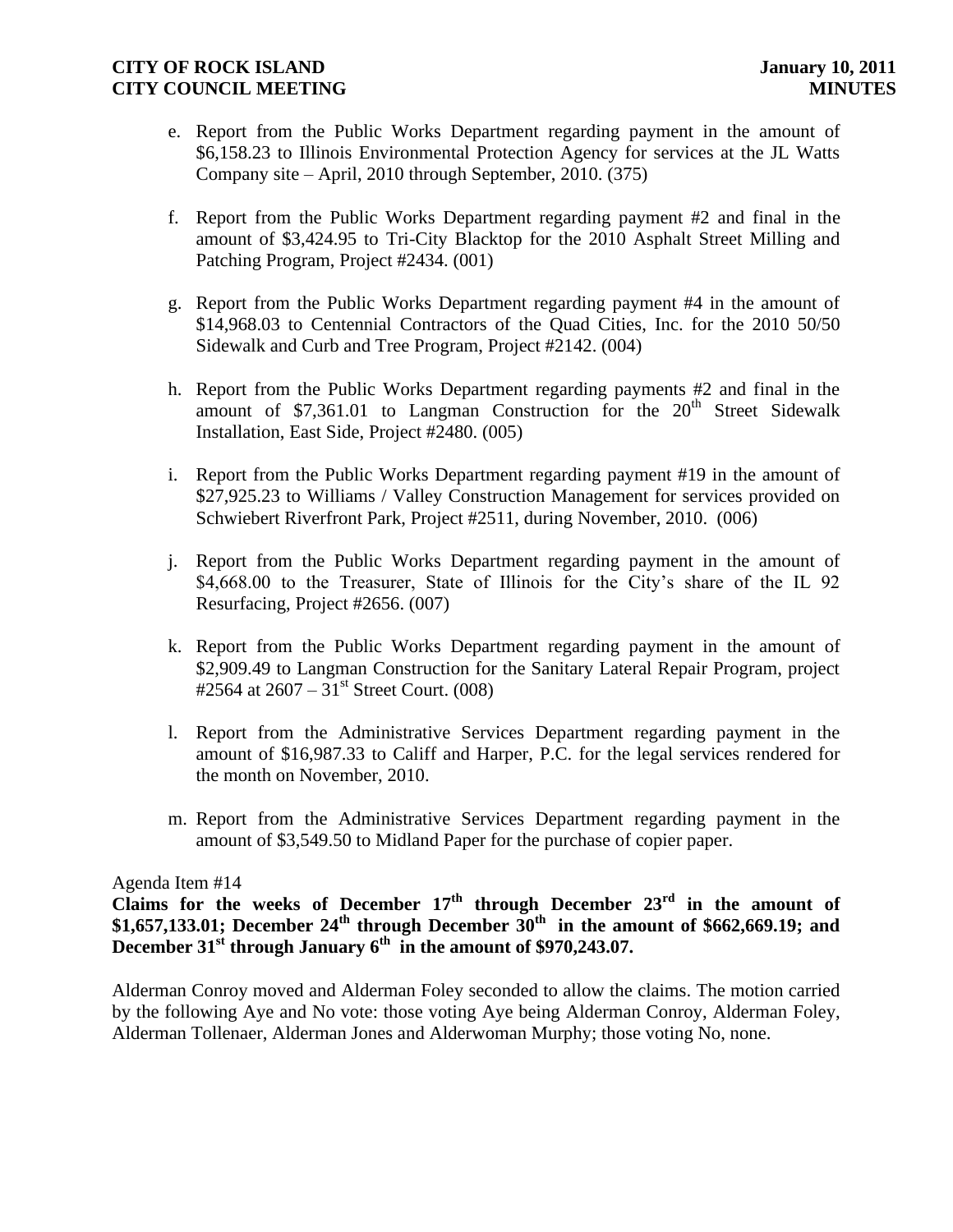# Agenda Item #15 **Payroll for the weeks of December 13th through December 26th in the amount of \$1,233,052.03.**

Alderman Tollenaer moved and Alderman Foley seconded to allow the payroll. The motion carried by the following Aye and No vote: those voting Aye being Alderman Conroy, Alderman Foley, Alderman Tollenaer, Alderman Jones and Alderwoman Murphy; those voting No, none.

#### Agenda Item #16

## **Report from the Fire Department regarding bids for carpet for the Central Fire Station basement project, recommending the bid be awarded to Flooring Xpress in the amount of \$3,066.42.**

It was moved by Alderman Tollenaer, seconded by Alderwoman Murphy to award the bid as recommended and authorize the City Manager to execute the contract documents. The motion carried by the following Aye and No vote: those voting Aye being Alderman Conroy, Alderman Foley, Alderman Tollenaer, Alderman Jones and Alderwoman Murphy; those voting No, none.

#### Agenda Item #17

## **Report from the Public Works Department recommending a three-year contract for Curbside Recycling with Midland Davis Corporation.**

Alderwoman Murphy moved and Alderman Foley seconded to approve the agreement as recommended and authorize the City Manager to execute the contract documents.

Discussion followed. Alderman Jones inquired upon Public Works Director Bob Hawes as to what would be done with the glass products in regards to the contract.

Mr. Hawes advised that Midland Davis has agreed to accept glass from Rock Island citizens at their facility, which is near Riverside Park in Moline. Mr. Hawes noted that the City of Rock Island does not accept glass in the curbside recycling collection nor can it be deposited at the recycling center at the water treatment plant.

After discussion, the motion carried by the following Aye and No vote: those voting Aye being Alderman Conroy, Alderman Foley, Alderman Tollenaer, Alderman Jones and Alderwoman Murphy; those voting No, none.

#### Agenda Item #18

**Report from the Public Works Department regarding the Five-Year Capital Improvement Plan, recommending that Council approve the reallocation of \$55,000 in gaming funds from the legislative consultant to contract street maintenance; to Plan for FY 2012-2016; to authorize staff to implement the FY2012 projects (except for the bicycle path improvements) and to begin the design of the FY2013 projects.**

It was moved by Alderman Conroy, seconded by Alderman Foley to approve the Five-Year Capital Improvement Plan and direct staff to begin implementation and engineering as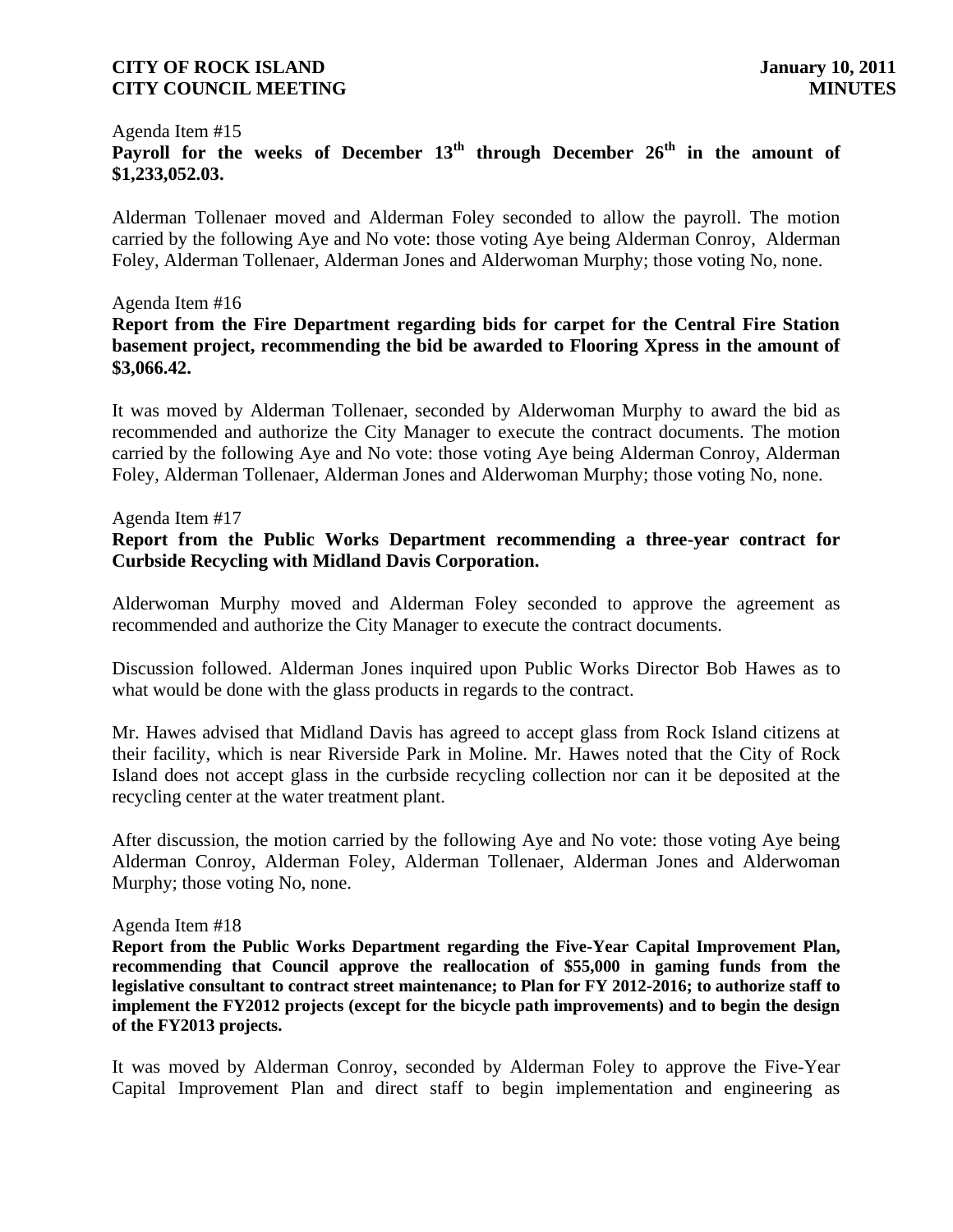recommended. The motion carried by the following Aye and No vote: those voting Aye being Alderman Conroy, Alderman Foley, Alderman Tollenaer, Alderman Jones and Alderwoman Murphy; those voting No, none.

#### Agenda Item #19

# **Report from the Finance Department regarding an adjustment to the Fiscal Year 2011 Budget, recommending increasing the Wastewater Operation and Maintenance Fund in the amount of \$16,609.69**.

Alderman Foley moved and Alderwoman Murphy seconded to approve the budget adjustment as recommended. The motion carried by the following Aye and No vote: those voting Aye being Alderman Conroy, Alderman Foley, Alderman Tollenaer, Alderman Jones and Alderwoman Murphy; those voting No, none.

#### Agenda Item #20

# **Report from the Community and Economic Development Department regarding a request from Sylvia Runkle to apply for a Special Use Permit to operate a hypnosis business out of her residence at 2107 17th Street.**

It was moved by Alderwoman Murphy, seconded by Alderman Conroy to allow for the application of the Special Use Permit as recommended. The motion carried by the following Aye and No vote: those voting Aye being Alderman Conroy, Alderman Foley, Alderman Tollenaer, Alderman Jones and Alderwoman Murphy; those voting No, none.

#### Agenda Item #21

# **Report from the Traffic Engineering Committee regarding a request to extend the No Parking Zone on the north side of 41st Avenue 45 feet from the corner of 12th Street instead of the standard 20 feet.**

Alderman Foley moved to deny the request as recommended. Mayor Pauley inquired if there was a second to the motion. With no Alderman seconding the motion, the motion died for lack of a second.

Ms. Becky Johnson of 1114  $41<sup>st</sup>$  Avenue stepped forward. Ms. Johnson stated that she was the one that requested that the no parking to corner zone be extended to 45 feet instead of the standard 20 feet. Ms. Johnson explained that her granddaughter lives with her and the child has mental disabilities and attends a school in East Moline. Ms. Johnson stated that the street is very narrow and the bus cannot get to the house from  $12<sup>th</sup>$  Street with the cars parked on both sides.

It was then moved by Alderman Conroy and seconded by Alderwoman Murphy to approve the request and refer to the City Attorney for an ordinance.

Discussion followed. Alderman Foley stated that he would be in favor of the request.

Alderman Conroy stated that he would like to hear input from other people if they come to the Council meeting next week. Alderman Conroy advised that this was the first stage of the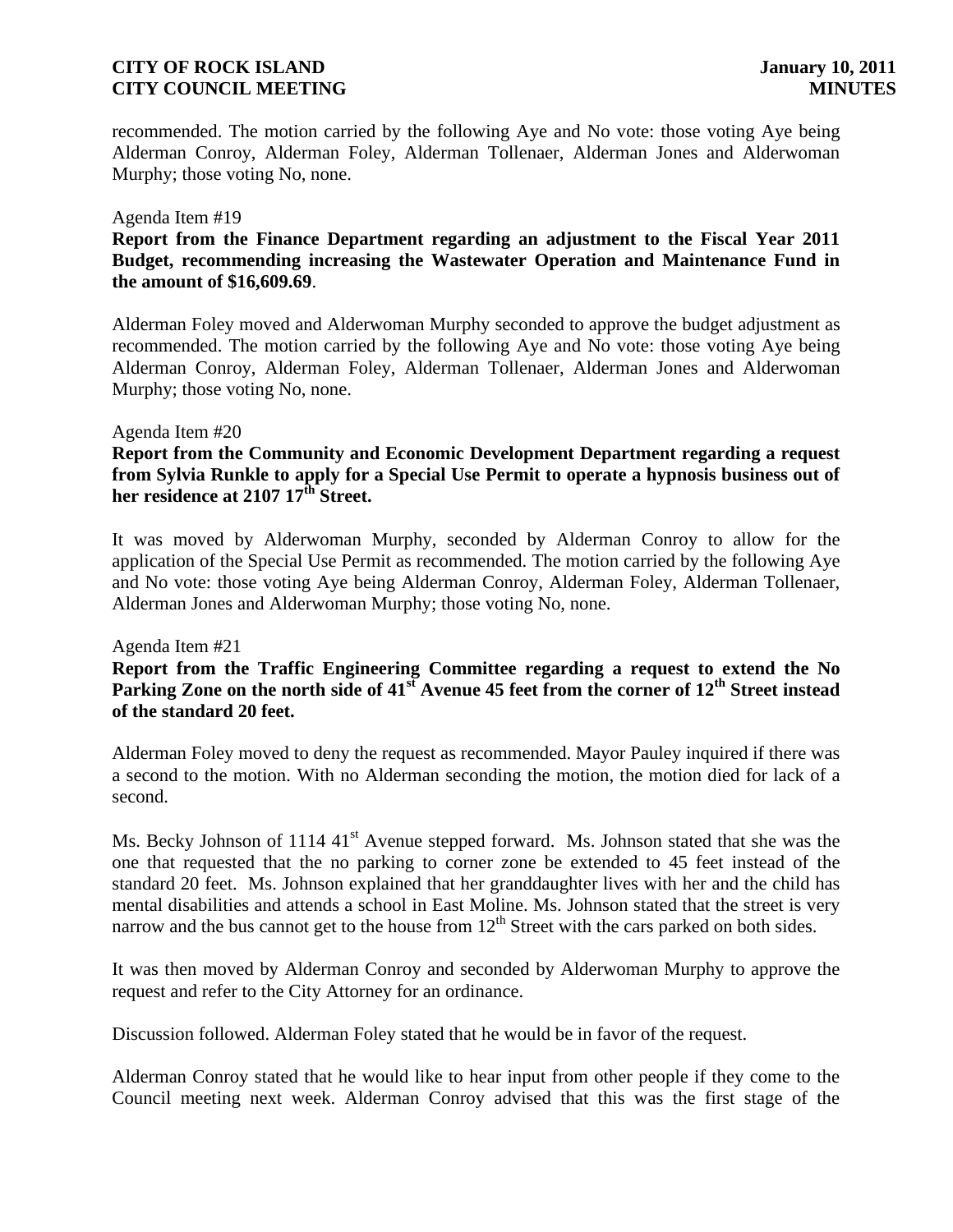approval process; this item will be referred to the City Attorney and next week, it will come back as an ordinance to be voted on.

Mayor Pauley suggested that Ms. Johnson attend next week's Council meeting.

After discussion, the motion carried by the following Aye and No vote: those voting Aye being Alderman Conroy, Alderman Foley, Alderman Tollenaer, Alderman Jones and Alderwoman Murphy; those voting No, none.

#### Agenda Item #22 **Report from the Mayor regarding appointments to the GROWTH Board and Liquor Commission.**

It was moved by Alderwoman Murphy, seconded by Alderman Jones to approve the appointments as recommended. The motion carried by the following Aye and No vote: those voting Aye being Alderman Conroy, Alderman Foley, Alderman Tollenaer, Alderman Jones and Alderwoman Murphy; those voting No, none.

Alderman P.J. Foley was appointed to the GROWTH Board for a three year term to expire on March 31, 2013. Mr. Alan Kruse and Jane Schneider were reappointed to the GROWTH Board for a three year term to expire on March 31, 2013.

Alderman Stephen L. Tollenaer was appointed to the Liquor Commission with a term to expire on April 30, 2011.

# Agenda Item #23 **Items from the City Manager's Memorandum Packet.**

City Manager Phillips made reference to the status report included in the memo packet on City Council Goals that were established in September 2010.

Mr. Phillips commented on the issue related to Andalusia Road and Mill Creek. Mr. Phillips advised that a meeting is scheduled for Wednesday, January 19, 2011 at 4:00 p.m. in Council Chambers. It was noted that the businesses in that area will be invited to come to the meeting to get an update on the status of the study by the Foth Group in which the City has hired to look at how some of those properties may be protected.

City Manager Phillips made reference to the Ehler's Market Commentary article included in the memo packet regarding bonds and interest rates.

Alderwoman Murphy discussed litter in the alleys downtown.

Alderwoman Murphy reminded everyone to shop Rock Island. Alderwoman Murphy encouraged everyone to shop Keim's Paint Center for their painting needs. It was noted that Keim's Paint Center is located at 4661 44<sup>th</sup> Street and has a large variety of Benjamin Moore paints.